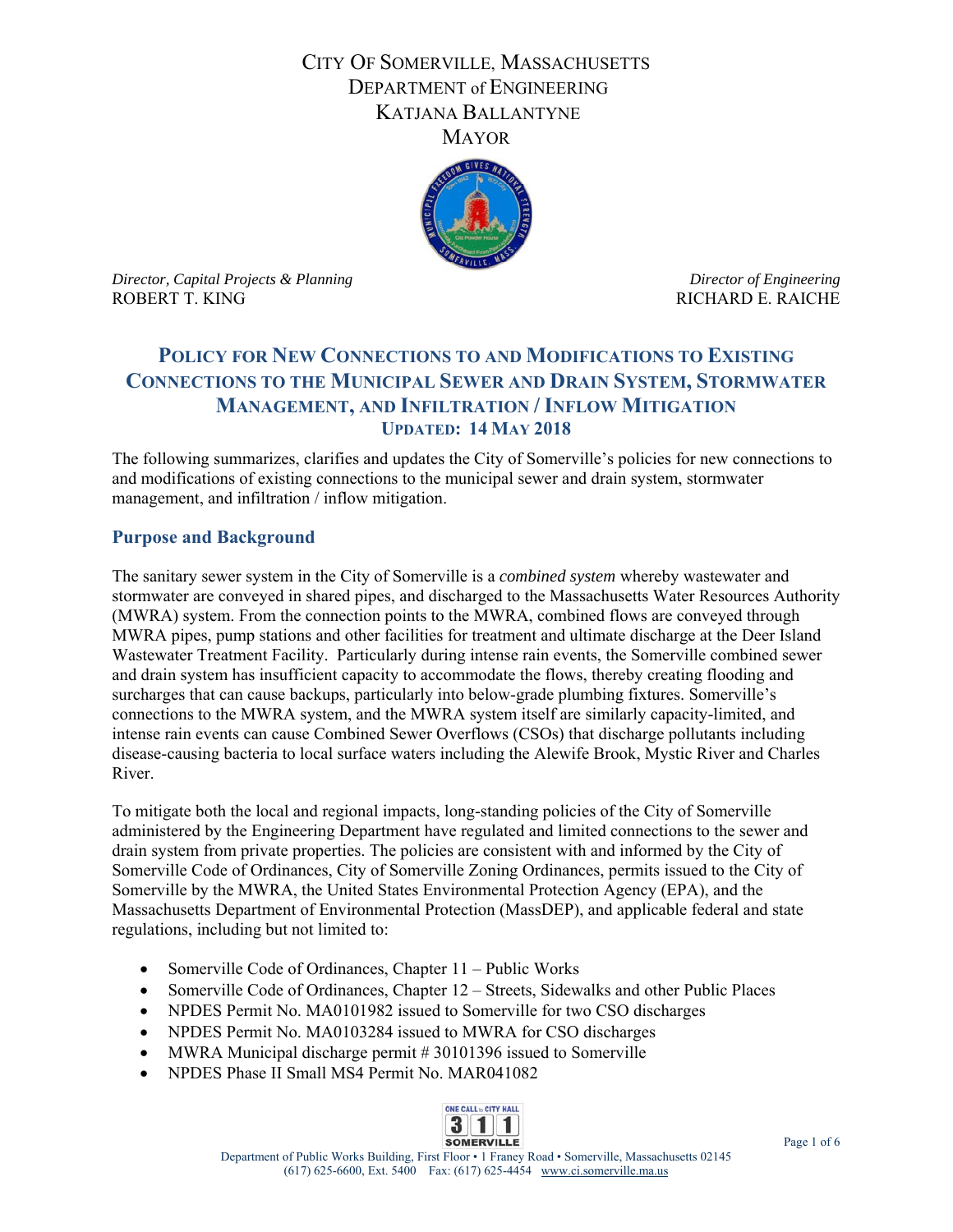

- 314 CMR 12.00: Operation, Maintenance and Pretreatment Standards for Wastewater Treatment Works and Indirect Dischargers
- MWRA Enabling Act, MGL Chapter 372 as Amended

Technical implementation of the policy is informed by those documents, by policies and guidance issued by EPA, MassDEP and MWRA, and by known area-specific limitations of the sewer and drain system.

## **Connections to the Municipal Sewer & Drain System**

#### Ownership & Maintenance of Service Connections / Laterals

The City's policy since 1876 as stated on original sewer permits and as clarified in a memorandum to all interested parties by the City Engineer in May 2006 is that the service laterals connecting to the City's system are the responsibility of private property owners. Specifically "all sewer laterals from private dwellings and buildings are considered 'private' drains for the entire length of the sewer lateral, i.e. from the building itself to its connection with the public city sewer. As such, the maintenance and repair of these 'private' drains shall be the responsibility of the owner or owners of the property being serviced."

All work to service laterals and connections to the City's sewer and drain system must be approved by the City Engineer, performed by a licensed drain layer meeting the requirements of the Somerville Code of Ordinances Chapter 2, Article II, and conducted in accordance with a Street Opening Permit issued by the Department of Engineering. Lists of active drain layers and information street opening and occupancy can be obtained through the Engineering Department and the City's web site.

If in the course of investigations into issues with the City's infrastructure (e.g. sink holes, introduction of groundwater to the sewer), the cause of such issues are found to be the result of a defective service lateral, the City Engineer and Sewer Department may require the private owner to make repairs to the lateral even if the location of the defect is in the public way.

When a private property is undergoing renovations or development, it is the policy of the City Engineer and the Sewer Department that the property's service lateral will be replaced unless sufficient and compelling evidence can be presented demonstrating the long-term integrity of the full length of that service connection. Demolition permits will be conditioned to have existing service laterals cut and capped at the main. Building permit applications must include site plans depicting the size, location and details of new service laterals. Record drawings documenting the final as-built conditions of those connections must be submitted to the Engineering Department following completion of the work, and a Certificate of Occupancy will not be issued until that receipt is recorded.

#### Stormwater Management and Stormwater Discharges to the Combined System

Somerville Code of Ordinances Chapter 11, Article VII, Section 11-165 expressly prohibits the direct or indirect discharge of any water other than sewage to the City's combined system unless in special cases when good cause is shown. Direct connections are subsurface pipe connections from a property to the

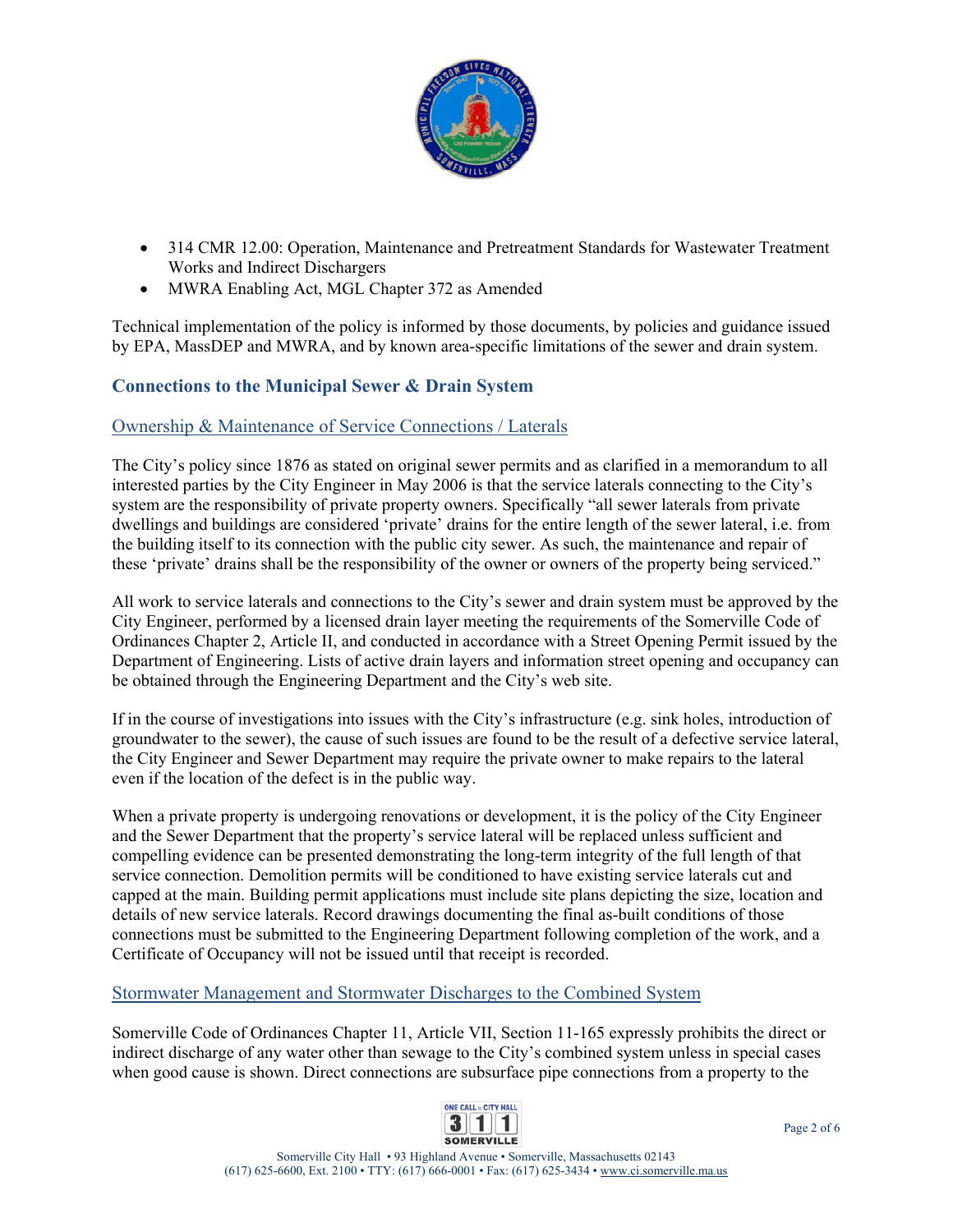

City's combined system. Therefore, service laterals to the combined system must not contain roof drainage, surface runoff, sump pump discharges, or other stormwater. No new connections containing such stormwater should be permitted, and following a process, any existing connection must be eliminated at the expense of the owner. Indirect connections result from surface runoff flow across land, sidewalks and roadways to catch basins that connect to the combined system. Furthermore, Somerville Code of Ordinances Chapter 12, Article I, Section 12-2 expressly prohibits the shedding of water runoff from a building onto any sidewalk or street that may cause injury or inconvenience to travelers. Therefore, roof drainage, surface runoff and/or sump pump discharges are not permitted to run across City sidewalks or streets and enter the City's combined system. The Somerville Zoning Ordinance and Massachusetts laws also prohibit development from creating adverse impacts to adjoining properties, including increasing rates and volumes of runoff. Therefore, any changes to a property must maximize stormwater retention, detention and groundwater recharge.

When a private property is undergoing renovations or development, the applicant must provide a site plan and drainage narrative to the Engineering Department for review. For minor renovations with no increase to total impervious area, if there are no direct or indirect connections of stormwater to the City's combined system, and the rate and volume of runoff from the site will be obviously reduced, the Engineering Department may determine a *de minimis* impact and approve the project. If those conditions are not met, the Engineering Department will require site plans and a full drainage report prepared and stamped by a Massachusetts Professional Engineer. Site plans must demonstrate that stormwater is being managed on-site to the maximum extent technically feasible. The report must contain pre- and postdevelopment discharges at all boundaries for the 1-year, 6-hour storm, the 1-year, 24-hour storm, the 2 year, 24-hour storm, the 5-year, 24-hour storm, the 10-year, 24-hour storm, the 25-year, 24 hour storm, and the 100-year, 24-hour storm. When groundwater infiltration is proposed, information regarding site soils and estimated high groundwater must be provided by a Soil Evaluator or Professional Engineer licensed in Massachusetts.

The Engineering Department recognizes that the urban environment and underlying hydrogeological conditions in Somerville may in some rare cases render on-site management of high-intensity storms technically infeasible and therefore strict adherence to the Ordinance impossible. Further, the Engineering Department recognizes that subsurface, piped connections of the excess stormwater may in special cases alleviate public health hazards such as flow across sidewalks that could freeze or surface ponding on adjacent properties. In such cases and if sufficiently convincing documentation is submitted to the Engineering Department, the exemption allowed under Section 11-165 of the Ordinance for special cases for good cause may be exercised. However, in such cases, the volume of stormwater permitted to enter the combined system will be subject to the provisions of the City's Infiltration/Inflow (I/I) Ordinance and policy.

### Below Grade Plumbing

The City's combined sewer system is subject to surcharge (i.e. water levels higher than the pipe elevation) that causes all service connections to be subject to reverse flow or backpressure during large storms. While some areas of the City are more susceptible than others to flooding, surcharge is possible for every

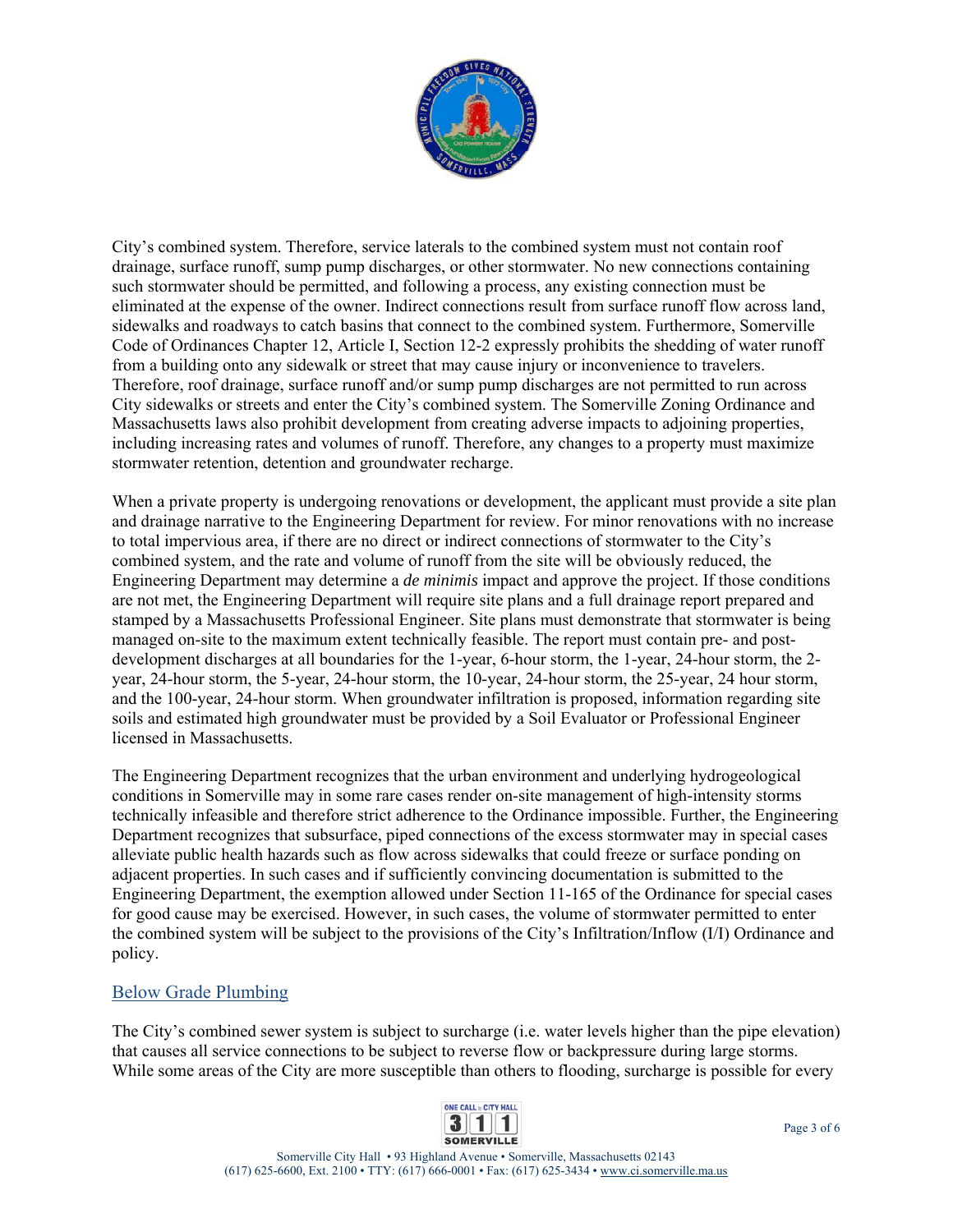

sewer in Somerville. For that reason, the Engineering Department has determined that conditions exist which warrant the Plumbing Inspector to require the use of backwater valves on any plumbing fixtures that are below ground elevation. It is important to note that backwater valves are not placed on the sewer lateral. Backwater valves must be placed on the internal plumbing branch to which any below grade plumbing fixtures connect. This is an unavoidable limitation for combined sewer communities such as Somerville, Cambridge and Boston. Cities with these systems cannot accept responsibility for damage resulting from below grade plumbing. It is the responsibility of the property owner to have properly located, functioning, and code compliant backwater valves to prevent backflow from the City's system to private plumbing.

### **Infiltration and Inflow Mitigation**

Infiltration, generally groundwater, is water other than sanitary wastewater that enters the system through cracks and structural defects in the system. Inflow, generally stormwater, is water other than sanitary wastewater that enters the system through roof leaders, sump pumps, cellar drains, cooling towers, yard drains, catch basins, and other storm drain connections. Infiltration and Inflow (I/I) causes a range of problems including reducing the ability of wastewater treatment facilities to adequately cleanse sanitary flows, increasing operations and maintenance costs for sanitary pumping equipment, limiting capacity for sanitary flows, and creating both Sanitary System Overflows (SSOs) and Combined System Overflows (CSOs).

Reducing I/I is a requirement of the permits issued to Somerville as well as policies and regulations enforced by EPA, MassDEP and MWRA to which Somerville is subject. In 2014, MassDEP revised 314 CMR 12.00, and in 2017 issued revised policies and guidance for I/I removal, including requirements for communities with combined sewer systems that any new sanitary sewer flows be offset by I/I removal. Consequently, the City's stormwater and I/I management policies that have been employed since the 1990s are now subject to state review and enforcement.

### Calculation of Wastewater Flow

In the case that a development is taking place on a vacant property, the wastewater flow to be mitigated is equal to the wastewater generated by the proposed development. In the case of a building renovation or demolition and redevelopment, the wastewater flow to be mitigated is the wastewater generated by the proposed development minus the wastewater generated by the existing building(s). The simple equation is provided below, and rates must be expressed in gallons per day (gpd).

 $WW_{flow} = WW_{proposed} - WW_{existing}$ 

In accordance with MassDEP policy for the calculation of wastewater flows for I/I offsets, all daily wastewater generation volumes must utilize the rates in Section 15.203 of Massachusetts "Title 5" (310 CMR 15) for the design of septic systems. MassDEP has historically considered the factor of safety included in those generation rates consistent with the goals of the I/I program. For cases in which the existing or proposed building usage does not match the categories in Title 5, the applicant must propose a

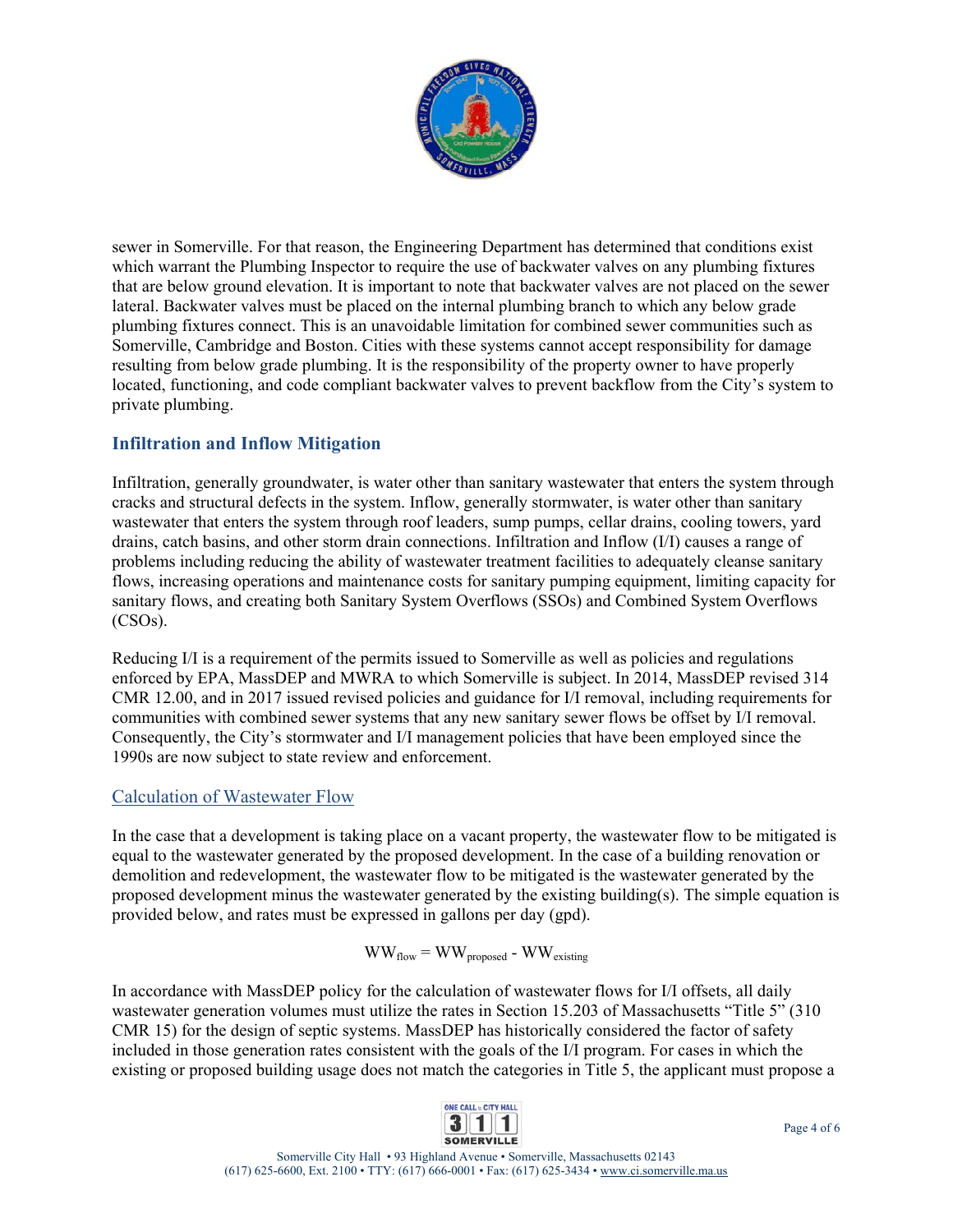

similar use for review and concurrence by the Engineering Department. The guiding question for that evaluation is: "with no physical alterations to the building, what Title 5 building use could be supported." That same guiding question can apply to vacant buildings. If a building is vacant, but could be occupied without requiring planning or zoning approval, the "existing" wastewater generation can be taken to be the flow generated by the existing building.

### Calculation of Stormwater Flow

As discussed above, in some extenuating circumstances, a connection of stormwater to the City's combined system may be allowed. In those cases, the stormwater contributions to the City's system must also be mitigated. The amount of mitigation will consider two rates. One, the total increase in volume resulting from the 100-year, 24-hour storm expressed in gpd. Two, the increase in peak rate of discharge for the peak hour resulting from the 5-year, 24-hour storm, also expressed in gpd. Whichever is greater is the stormwater flow to be mitigated.

$$
SW_{flow} = SW_{100\text{-year total volume}} or SW_{5\text{-year peak hour}}
$$

#### Exemptions to I/I Policy

Any renovation or development project that increases the volume of wastewater or stormwater entering the City's system is potentially subject to the I/I Policy. However, minor interior renovations that add less than 330 gpd and do not alter the exterior of the building or add separate units shall be considered *de minimis* and will not require review by the Engineering Department. Examples of *de minimis* projects include: addition of three or fewer bedrooms to residential buildings that do not create new residential units; alteration of less than 4,400 square feet to office buildings that do not create separate commercial addresses; addition of fewer than 10 seats to restaurants, or other similar sized projects.

### I/I Offset Requirement

MassDEP requires a minimum of a 4 to 1 (4:1) I/I offset for any new flows to combined systems. Following review of Somerville's specific I/I plan, that offset ratio may be increased. Until that time, Somerville will require four times the I/I mitigation flow for the additional new flows to the system.

$$
I/I_{mitigation} = 4x(WW_{flow} + SW_{flow})
$$

### Achieving I/I Mitigation

The Engineering Department is administering the I/I removal program, including system rehabilitation and sewer separation projects. Renovation and development project applicants subject to the I/I Policy may elect to pay a fee based on the project's I/I mitigation requirement that will be deposited into a dedicated account that funds those projects. The per-gallon fee is established annually based on the program costs to remove I/I. The CY2018 I/I mitigation fee is \$14.35.